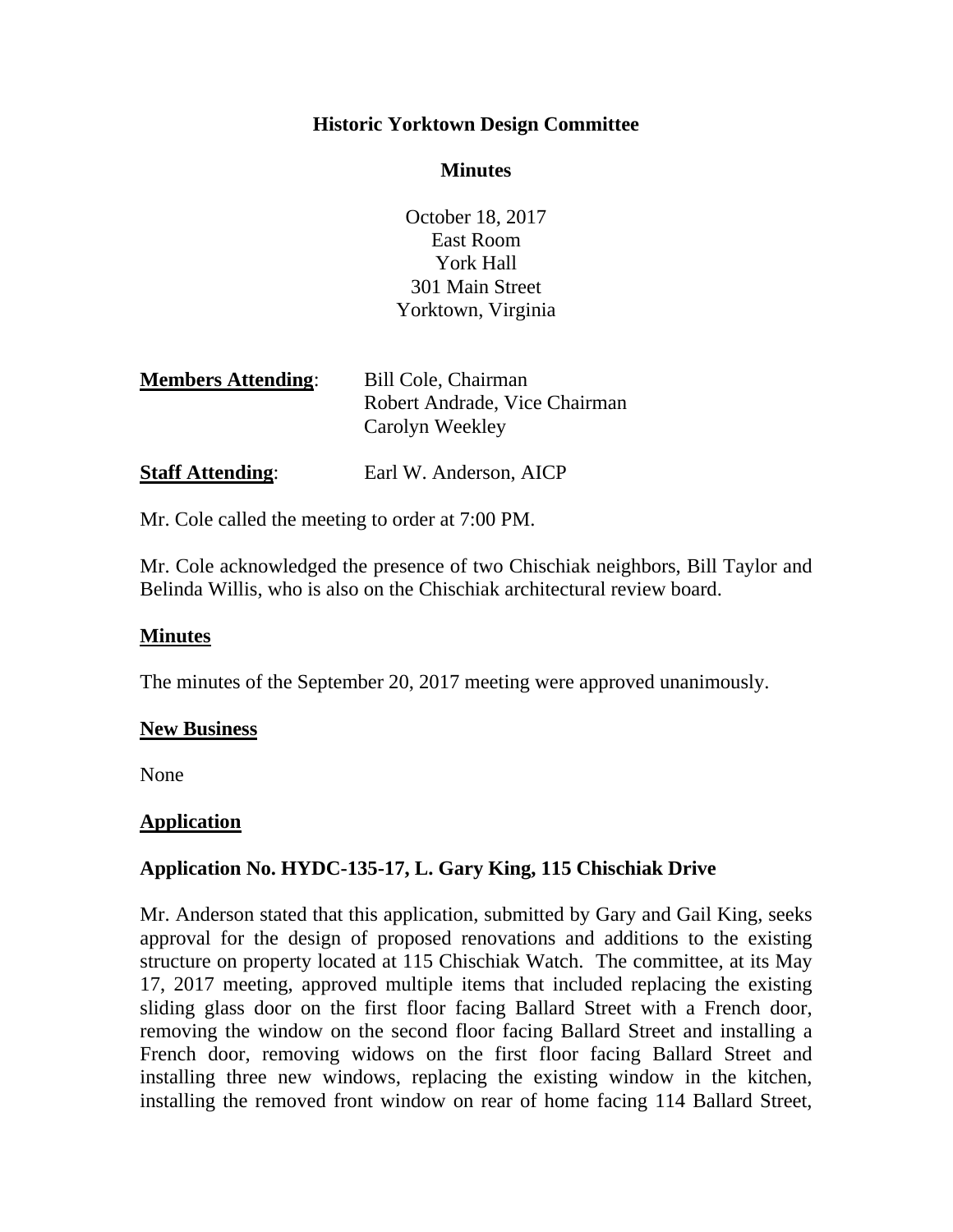October 18, 2017 Minutes Historic Yorktown Design Committee Page 2

adding two dormer windows one on each side of the structure, and installing a 2nd-story 96-square foot deck extending toward Ballard Street.

With this request the applicant has decided not to implement some of the previously approved items and, instead is now proposing the following alternative and additional renovations: adding a 240-square foot elevated ground floor deck on the Ballard Street side of the structure, adding a brick patio around the proposed deck with path to gate, removing the windows on the first floor facing Ballard Street and install new French doors with a transom and sidelights, replacing the existing sliding glass door on the first floor facing Ballard Street with a single door with a transom and sidelights, adding a new door to the garage, which will face toward Ballard Street, and replacing other existing windows.

Mr. Anderson continued stating that the proposed changes are fully consistent with the Design Guidelines and with the character of surrounding structures and the Historic Core. Staff believes that the proposed renovations will be visually appealing and that it merits approval. Accordingly, it is recommended that the Committee find the proposal consistent with the Guidelines and that the application be approved, subject to the following conditions:

- 1. The modifications shall be constructed in accordance with the exterior features depicted on the architectural renderings and with the supplementary information detailing proposed materials and colors presented with the application and received September 27, 2017.
- 2. A sample of the proposed paint to be used shall be approved by the York County Planning Division prior to commencement of painting.

Mr. Cole asked if there were any questions of staff. Hearing none, he asked the Kings if they had any comments.

Mrs. Gail King stated that they are looking at color samples from the Williamsburg Paint Collection and are specifically looking at white, taupe and possibly a green for the deck or some other traditional color that matches the house. She asked about making changes to the kitchen window and whether the committee would approve for her to keep it, to remove it, or replace it.

Mr. Andrade asked about the siding being used on the decks instead of pickets. He thought most of the decks had pickets.

Mrs. King stated that was what the committee asked that they use the last time they got approval, so they kept it in the new design.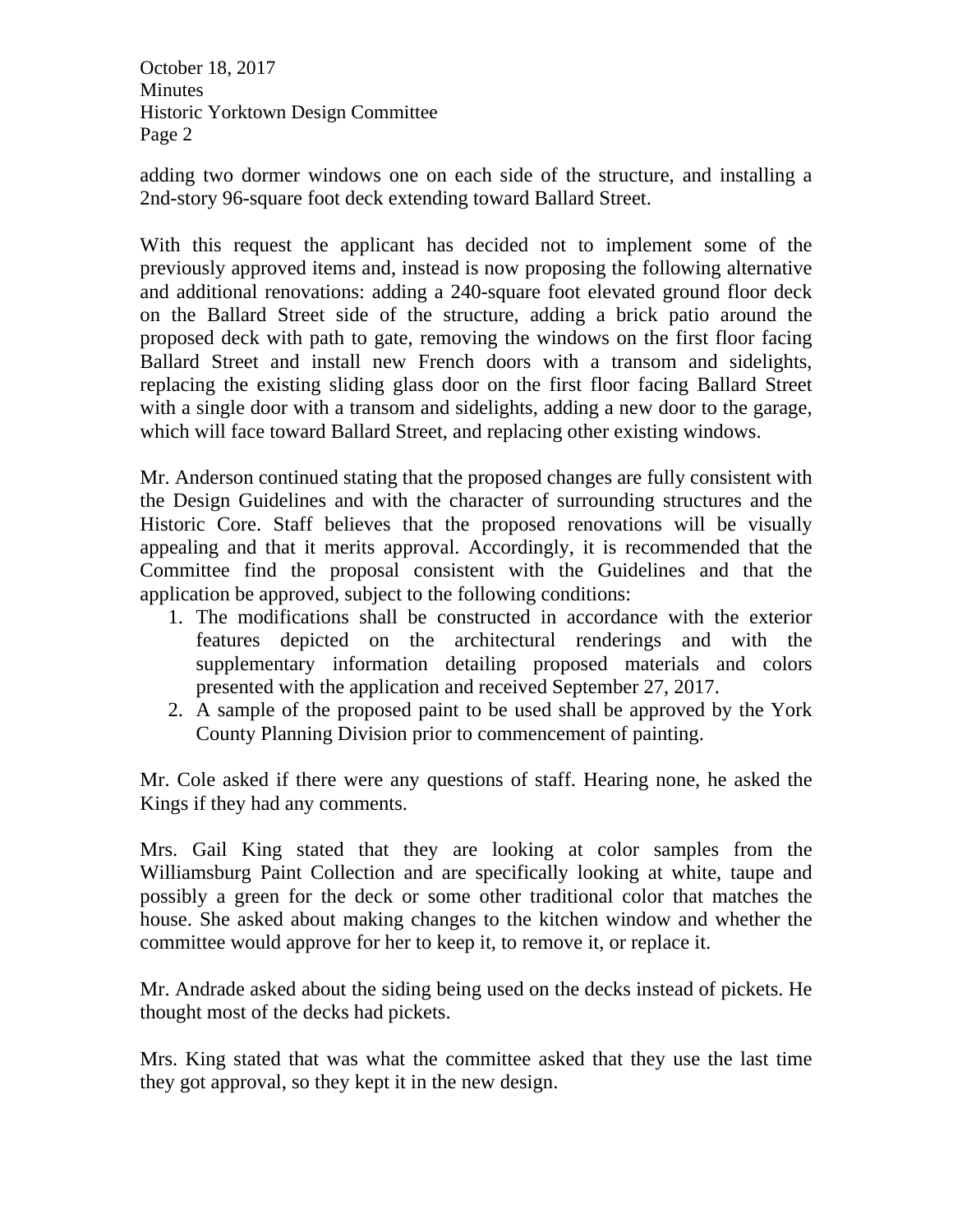October 18, 2017 Minutes Historic Yorktown Design Committee Page 3

Mr. Taylor stated that many of the decks on the Ballard Street side use the siding and not pickets on their decks, plus the siding style would provide privacy for the homeowners.

Ms. Weekley asked about the location of the patio and the type and color of the proposed materials.

Mrs. King clarified the location of the patio using the submitted sketch plan and stated that they planned to use pervious paver stones of a white or brown color.

Mr. Anderson quoted from the section of the guidelines for Patios and Terraces, which states "Paving/surfacing materials should be compatible with existing walks and paths." Therefore, the patio would need to be consistent with the surrounding area and materials.

The committee looked at pictures of the surrounding area and the adjacent walkway, which consisted of a red brick. The committee felt the patio should reflect that which was in the surrounding area.

Mr. Cole stated that the Chischiak neighborhood is unique in Yorktown and has their own designs separate from the historic area, so if there were other examples of patios that differed from the guidelines, the committee may allow it to be different from the guidelines.

Mrs. King agreed to make the patio compatible with the existing red brick walkway. She asked about the kitchen window.

The committee discussed the window and how if replaced the window should match other windows in Chischiak. The committee looked at the Longoria plans and at Google Maps to see if there were other windows that could match. The home across the street at 116 Chischiak Watch had small four over four pane windows. The committee agreed to allow two four over four pane windows to replace the existing kitchen window.

There being no further discussion Mr. Andrade moved approval of the application for the design of the proposed renovations at 115 Chischiak Watch, subject to the following conditions:

1. The modifications shall be constructed in accordance with the exterior features depicted on the architectural renderings and with the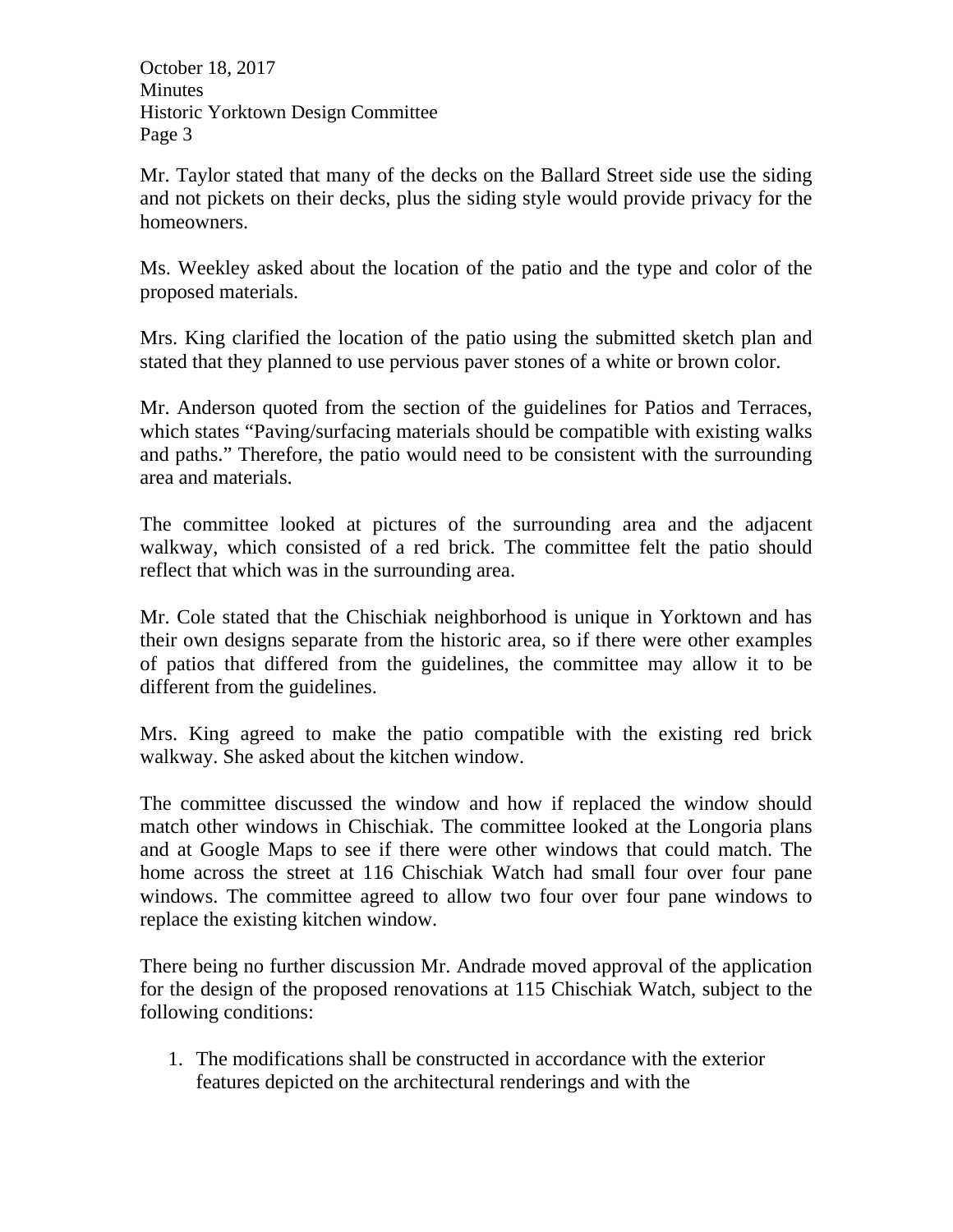October 18, 2017 Minutes Historic Yorktown Design Committee Page 4

> supplementary information detailing proposed materials and colors presented with the application and received September 27, 2017.

- 2. A sample of the proposed paint to be used shall be approved by the York County Planning Division prior to commencement of painting.
- 3. The material used to construct the patio shall be reddish in color consistent with other materials used in patios and paths in the Chischiak neighborhood.
- 4. The kitchen window shall be left as is, or be removed and replaced with a wall, or be similar to the kitchen windows at 116 Chischiak Watch in a two window four over four style.

By voice vote, the motion was approved unanimously.

# **Old Business**

None

# **Staff Reports**

Mr. Anderson discussed administrative approvals that had been granted since the September meeting.

# **Committee Requests**

None

There being no further business to come before the Committee, the meeting was adjourned at 8:03 pm.

Respectfully Submitted,

Earl W. Anderson, Secretary

Approved by HYDC:  $\mathcal{L}$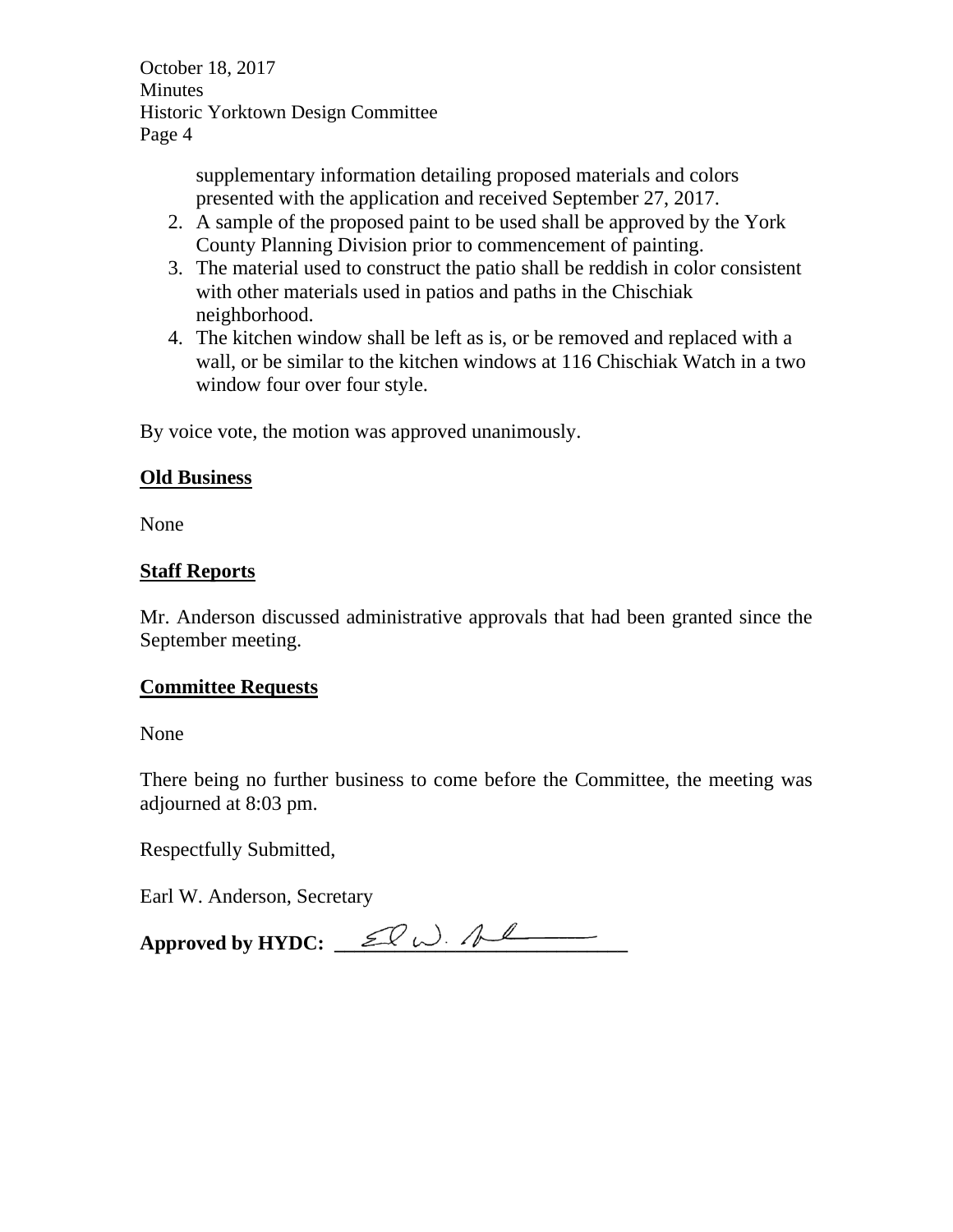

## AGENDA ITEM NO. D.1

AT THE MEETING OF THE BOARD OF DIRECTORS OF THE WILLIAMSBURG AREA TRANSIT AUTHORITY (WATA), HELD ON THE 15<sup>th</sup> DAY OF NOVEMBER, 2017, AT 10:00 A.M. IN THE STRYKER CENTER, CITY COUNCIL CHAMBERS, 412 BOUNDARY STREET, WILLIAMSBURG, VIRGINIA 23185.

## A. CALL TO ORDER

Vice-Chair Paul Holt called the November meeting of the WATA Board to order and requested Mr. Zach Trogdon, Executive Director, to call the roll.

## B. ROLL CALL

### Members of the Board Present: Staff Present:

Williamsburg **Coordinator** Coordinator

 Mr. Steven Hennessee, DRPT Mr. Jeffrey Wiggins, JCC FMS **Absent:** Mr. Brent Haden, Pender & Coward Mr. Andrew Trivette LLP

Mr. Paul Holt Mr. Zach Trogdon, Executive Director Mr. Kurt Reisweber Mr. Josh Moore, Deputy Executive Director Mr. Doug Powell Ms. Amanda Martin, Operations Director Mr. Mark Carter The Ms. Barbara Creel, Budget & Grants Administrator Ms. Carolyn Murphy, Alternate, City of Ms. Maria Boone, Safety, Security & Training Mr. Ben Goodill, Transit Planner Others Present: Ms. Eva Hanna, Secretary

Ms. Leslie Roberts, Dixon Hughes Goodman Mr. Bill Horacio, College of William & Mary

# C. PUBLIC COMMENT

As no one from the public was present, Mr. Holt closed this section of the meeting.

### D. BOARD MINUTES

1. Minutes – October 18, 2017

# 2. Minutes – November 2, 2017 Board Retreat (A Continuation of the October 18, 2017 Board Meeting)

Mr. Holt requested a motion for approval of the minutes from the October 18, 2017 meeting and the November 2, 2017 Board Retreat. Mr. Powell made the motion, with a second from Mr. Reisweber. The minutes were approved by a vote of 5-0.

### E. REPORTS

# 1. FY 2017 Audit Report – Dixon Hughes Goodman LLP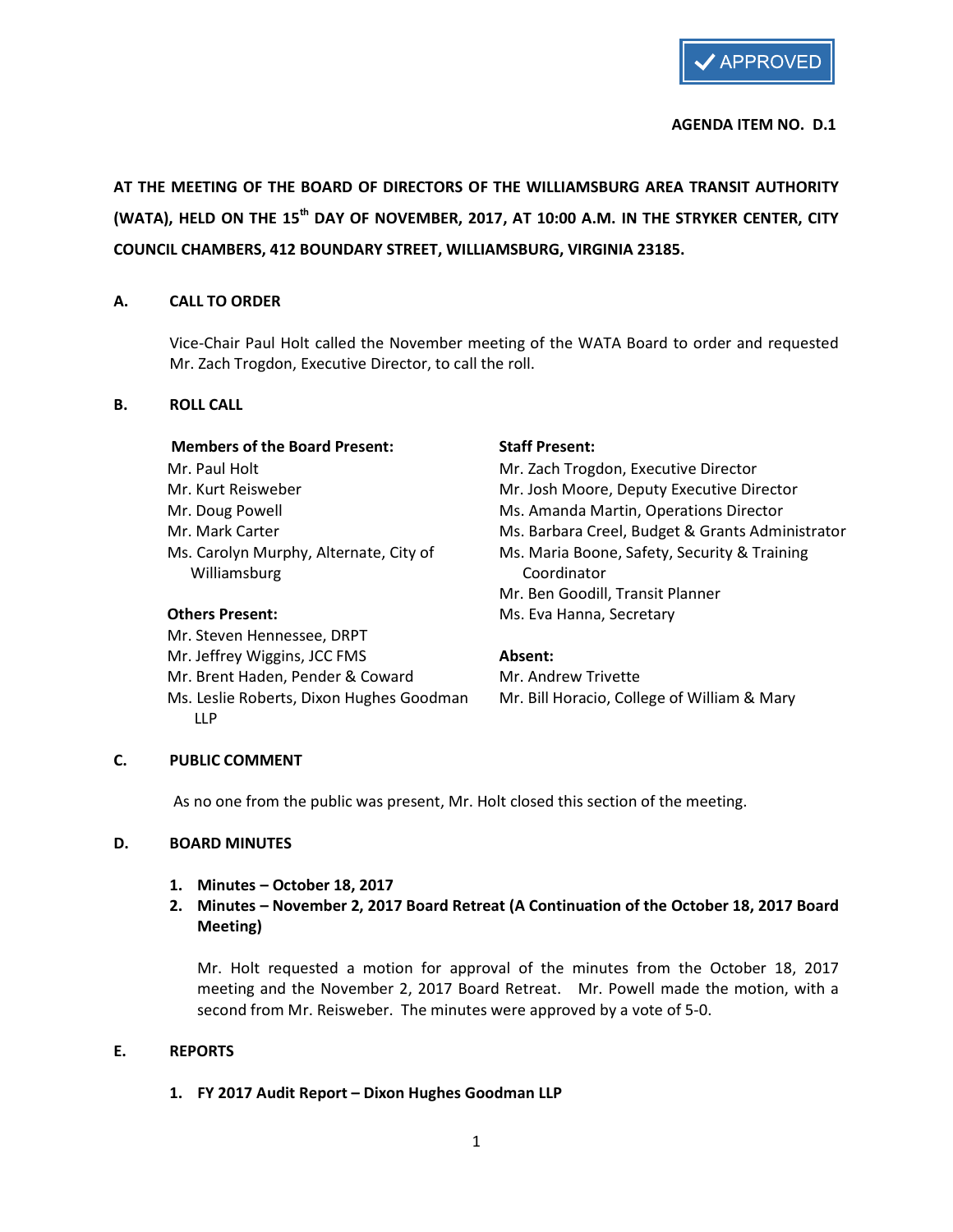Mr. Trogdon introduced Ms. Leslie Roberts of Dixon Hughes Goodman LLP who presented WATA's FY 2017 Audit Report. She stated the audit went well, was completed in the time allotted and, in the auditor's opinion, was a clean audit. Some overall highlights were:

- Capital assets increased \$1.4 million due to bus purchases
- Having 78% tied up in capital assets is typical for a transit authority
- Revenues are up with government funding
- No instances of non-compliance based on the required Federal and State government audit standards

Mr. Holt asked for a motion to accept the audit. Mr. Powell made the motion, with a second from Mr. Reisweber. The minutes were approved by a vote of 5-0. Mr. Holt then thanked Ms. Creel for her hard work on assisting with the audit.

### 2. Monthly Reports and Communications

### a) Financial and Ridership Report

Mr. Trogdon said the report was submitted as written. He added staff continues to refine the ridership numbers for accuracy.

#### b) Executive Director Report

Mr. Trogdon said the report was submitted as written. He mentioned that a few procurements are in process and will be addressed soon. Mr. Moore said the Route 11 six-month report will be given in January.

#### F. UNFINISHED BUSINESS

### 1. The Colonial Williamsburg Bus Service Contract Renewal

Mr. Trogdon said he has received the suggested changes and amendments from Pender & Coward and is giving them to the Board today. A major point is to renew the Bus Service Agreement before the current contract expires December 31, 2017, and to address the lease purchase option for CWF buses. The main amendment extends the Agreement to December 31, 2019 with automatic one (1) year renewal options. Mr. Haden added that five (5) separate contracts were condensed into two (2) and written so that if one contract is terminated the other is also terminated. Mr. Trogdon stated that CWF is no longer interested in the purchase option.

Mr. Holt stated that no action is required today. The resolution will be on the December agenda to be voted on.

### 2. Procurement Policy Update, Proposed Resolution#R18-12

Mr. Trogdon stated that James City County Purchasing asked WATA for an updated manual to remove unnecessary language and obligations. A revised memorandum was sent to the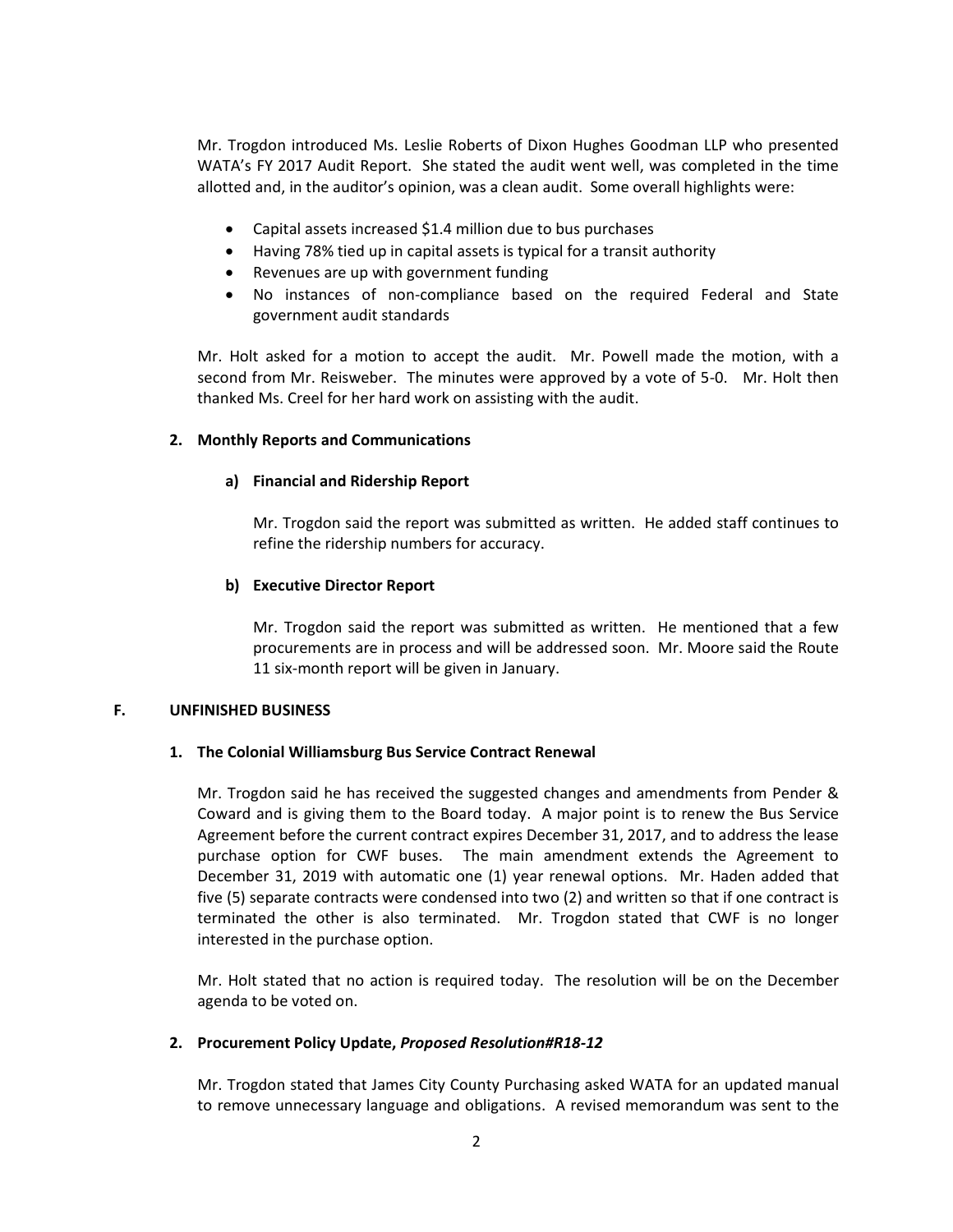Board yesterday (reference Agenda Item F.2 Revised). The main change being to increase the thresholds on purchases from \$10,000 to \$50,000 for Board approval. Mr. Trogdon added the \$50,000 limit is in line with other County departments and does not conflict with FTA guidance. Mr. Powell asked if Purchasing had hired an additional staff person as was discussed previously and Mr. Trogdon said that position had been filled.

There being no further discussion, Mr. Holt asked for a motion to approve the resolution. Mr. Powell made the motion with a second from Mr. Reisweber. The resolution was adopted by a Board vote of 5-0.

### R E S O L U T I O N #R18-12

### WATA PROCUREMENT POLICY AND PROCEDURES MANUAL

- WHEREAS, the Williamsburg Area Transit Authority (Authority) is a recipient of Federal Transit Administration (FTA) revenues and is required to meet FTA regulations and administrative procurement guidelines; and,
- WHEREAS, the Procurement Policy and Procedures Manual adopted on March 15, 2017 has been reviewed and edited to ensure consistency and clarity in order for James City County Purchasing to provide procurement services for the Authority.
- NOW, THEREFORE, BE IT RESOLVED that the Board of Directors of the Williamsburg Area Transit Authority does hereby adopt the WATA Procurement Policy and Procedures Manual dated November 15, 2017.

### 3. Purchasing Services MOU, Proposed Resolution #R18-13

There being no discussion, Mr. Holt asked for a motion to approve the resolution. Mr. Powell made the motion with a second from Mr. Reisweber. The resolution was adopted by a Board vote of 5-0.

### R E S O L U T I O N #R18-13

#### MEMORANDUM OF UNDERSTANDING FOR PROCUREMENT SERVICES

- WHEREAS, the Williamsburg Area Transit Authority (Authority) is a recipient of Federal Transit Administration (FTA) revenues and is required to meet FTA regulations and administrative procurement guidelines; and,
- WHEREAS, the Authority finds it would be beneficial for the James City County Purchasing Office to manage procurement functions on the behalf of the Authority; and,
- WHEREAS, James City County finds that it can devote the resources to provide this service to the Authority.
- NOW, THEREFORE, BE IT RESOLVED that the Board of Directors of the Williamsburg Area Transit Authority does hereby approve the Memorandum of Understanding for Procurement Services.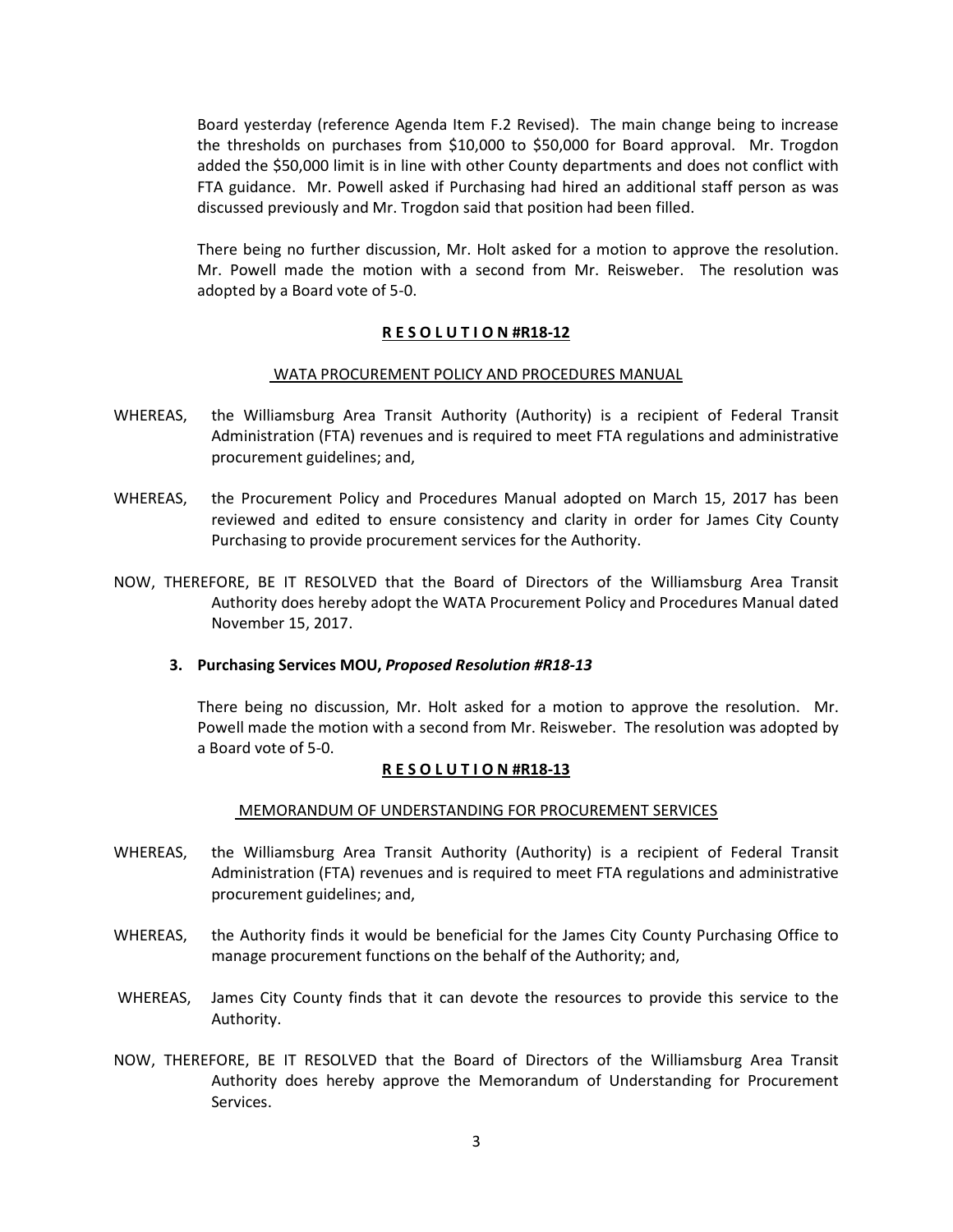## G. NEW BUSINESS

## 1. Bus Shelter Engineering, Proposed Resolution #R18-14

Mr. Trogdon stated negotiations were concluded in the last few days to identify a company to provide site engineering design services for the construction of bus shelters. This will allow WATA to complete the required steps to ensure that shelters will be placed in VDOT or locally owned right-of-way along with providing sufficient documentation to allow Invitations for Bid (IFB) to be advertised for the construction work. Mr. Trogdon added staff will come back to the Board when bids for construction are done.

There being no discussion, Mr. Holt asked for a motion to approve the resolution. Mr. Carter made the motion with a second from Mr. Powell. The resolution was adopted by a Board vote of 5-0.

## R E S O L U T I O N #R18-14

### CONTRACT AWARD – BUS SHELTER ENGINEERING SERVICES

- WHEREAS, a Request for Proposals (RFP) was publicly advertised for bus shelter cleaning, maintenance, and trash removal services on August 11, 2017; and
- WHEREAS, the IFB was closed on September 13, 2017 at 2:00 PM and bids submitted in response to the RFP were opened and publicly read on September 13, 2017; and
- WHEREAS, WATA Purchasing staff has reviewed the two (2) proposals submitted and determined that Timmons Group was determined to be the most responsive and responsible in order to meet the Authority's needs as defined in the RFP.
- NOW, THEREFORE, BE IT RESOLVED that the Board of Directors of the Williamsburg Area Transit Authority, awards the contract for RFP #18-11756 - Bus Shelter Engineering Services to the most responsive proposer, Timmons Group. The estimated base contract task is four (4) shelter engineering tasks in the first year, with a maximum of twelve (12) additional shelter engineering tasks in the following four (4) years.

# 2. FY 2019 Budget Presentation

Mr. Trogdon said this was initially presented at the Board Retreat. Ms. Creel then presented a PowerPoint outlining Funding Sources, Expenses and Revenues as hi-lighted below:

- The only CMAQ funding in FY 2019 is Route 11 CMAQ funding for the Jamestown Route ends in January 2018 and funds will shift to Section 5307 funding
- Local funding requests will remain level
- The addition of one (1) additional full time Paratransit operator
- Maintenance costs are expected to decrease due to new buses coming on-line and lower fuel costs
- Some Capital Plan expenditures include CAD/AVL, Yorktown Trolley replacement